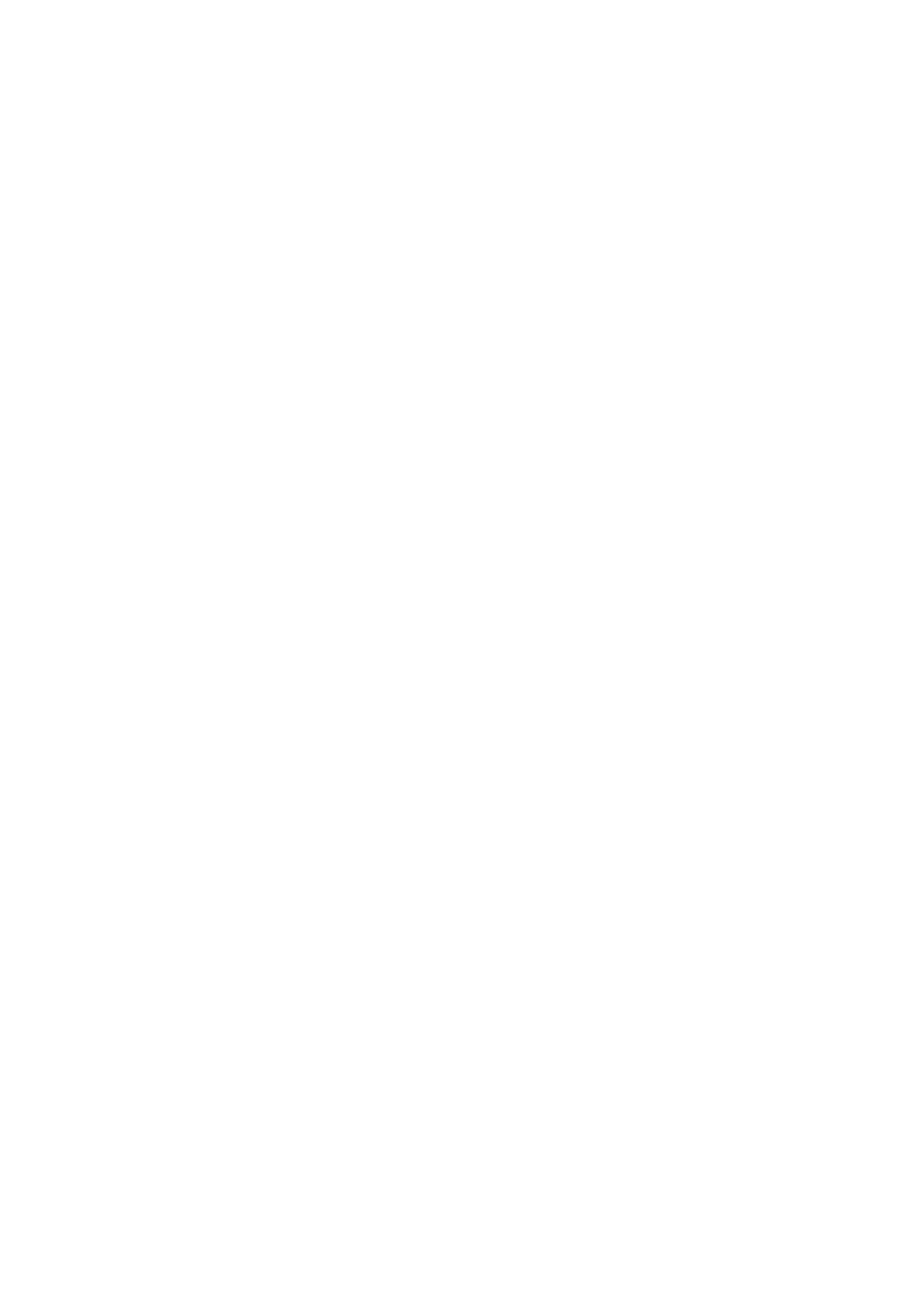# **5. RECOMMENDATIONS FOR IMPLEMENTATION**

# **CO-ORDINATED MANAGEMENT OF THE LANDSCAPE**

It is important that this Strategy should not just sit on the shelf. The following recommendations are designed to carry proposals into actions. The aim is to set up mechanisms for implementation and channels of communication which will help inform those responsible for planning and managing the landscape over the next century as well as the people who directly use and enjoy the riverside.

**The Planning System** is the backbone for the Strategy. The landscape relies on firm planning and conservation policies to maintain the resources we have inherited and to guide future development. Many of the Strategy recommendations already form part of local authority Unitary Development/ Local Plans or are included in national agency guidelines. It is nevertheless useful to set policies and projects for the river corridor as a whole, grouped together in one co-ordinated document.

*It is therefore recommended that the Thames Landscape Strategy be adopted as Supplementary Planning Guidance and conservation area policy by the four local authorities and the London Planning Advisory Committee and gradually incorporated into Local and Unitary Development Plans as they are reviewed.*

**The Landowners** along the edge of the river will bear the main responsibility for implementing the Strategy. Much of the land is owned by the local authorities and statutory agencies. The project and management proposals set out in Chapter 3 are designed to inform existing programmes of work and link operations together across landownership boundaries. Private landowners and tenants are also responsible for significant sections of the riverside and the Strategy aims to explain how their land fits within the overall pattern, giving guidance on the part played in the wider landscape structure.

*It is therefore recommended that local authorities and statutory agencies formally adopt the Thames Landscape Strategy as the policy framework for their ownership and management of land in the area, and that they prepare an action plan to implement the project and management proposals. The policies and proposals in this Strategy are equally commended to private landowners and tenants to guide the management and development of their land.*

**The Community** will provide the ultimate sanction and momentum for the Thames Landscape Strategy. Local authorities will have consulted the public on the Strategy before adopting it as Supplementary Planning Guidance and continued regular liaison with local interest groups will be essential. Many of the projects outlined in Chapter 3 will most effectively be carried out through voluntary action by the community. Local groups, such as the British Trust for Conservation Volunteers and the London Wildlife Trust, are already very active in the area and will be helpful in providing community co-ordination, local knowledge and practical assistance. Long-term maintenance of the river landscape will depend on the continued support and participation of the community.

*It is therefore recommended that the local community be involved as closely as possible in the communication, identification and implementation and continuing review of policies, projects and management of the riverside landscape. It is hoped that groups such as the BTCV and LWT will adopt the Strategy and seek actively to be involved in its implementation.*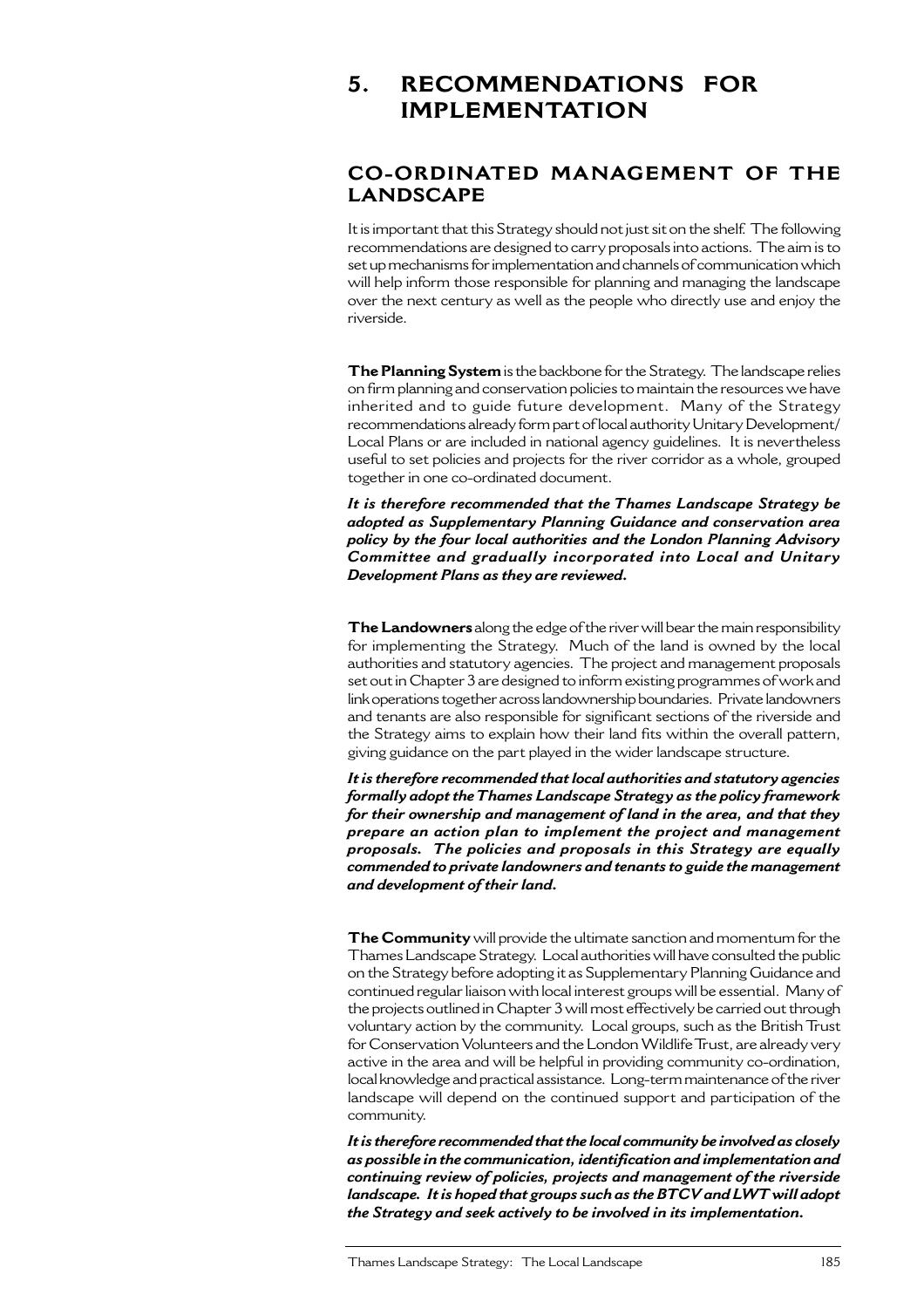# **EXPLAINING THE LANDSCAPE**

The Strategy relies on a flow of information to both receive an understanding of local landscape perceptions and to set proposals for the landscape in a context which makes sense. People need to know what is going on along the river and to feel that they have a voice in influencing projects.

**Local Publicity** will be an important first step in communicating the ideas of the Strategy and stimulating a continuing interest in the future of the riverside. Most of the local interest groups have already received information or presentations about the Strategy and many have helped to draw up policies through their comments. A broadsheet about the project will help to spread ideas to the wider public and the local press will play an important role in keeping people informed.

#### *It is therefore recommended that people are kept informed through an initial broadsheet, regular newsletters and the media.*

**The involvement of local schools** and education programmes would also be constructive. The Department of the Environment has already made a commitment to heritage education in the 1990 White Paper<sup>38</sup>, local authorities are keen to involve schools in nature conservation and environmental issues<sup>39</sup> and the Learning through Landscapes Trust has made great progress in setting patterns for environmental education. There may also be scope for including elements of the Strategy in the National Curriculum.

*It is therefore recommended that, where possible, local schools be involved in the practical implementation and management of projects of the Strategy and that the historical, cultural, ecological, geographical and design elements of the Thames Landscape be incorporated into the education curriculum.*

**Imaginative Interpretation** of the landscape will be key to communicating the ideas behind the Strategy. In addition to school education, there is scope for wider interpretation of the landscape for the public as a whole. Interpretation can take several forms. At its most direct, it involves better signing on the ground. Information boards about where you can go, what you can see and what is happening in projects in progress would do much to explain the landscape; though the riverside should not become littered with sign boards.

Both the Thames Path National Trail and the West London Waterway Walks Project show how the river has begun to work as a linear park through the capital, with a network of green walks radiating along tributaries and canals. Local authorities are already promoting green chains and river connections.<sup>40</sup> Way-marking, signs, guides and maps can contribute to this identity, linking local circuits into wider walks and connections.

Re-instating vistas and avenues will do much to reveal the patterns of the landscape just by re-establishing the visual links. A glimpse of a spire or villa across the river can give the clue to a whole story which can be more fully explained in guidebooks or illustrated maps. Not everything has to be spelt out on the ground itself. One needs to leave space for imagination and discovery.

That said, there are many subtle ways of stimulating curiosity and directing peoples' attention to interesting features. Common Ground and the Public Art Development Trust are working with the Countryside Commission on ideas for using sculpture to way-mark the Thames Path. The Thames Festival is also exploring possibilities for special events to bring people down to the river and to take advantage of the water, the open space and its cultural associations.

*It is therefore recommended that opportunities be pursued for interpreting the landscape through signing, way-marking, visual links, works of art and special events.*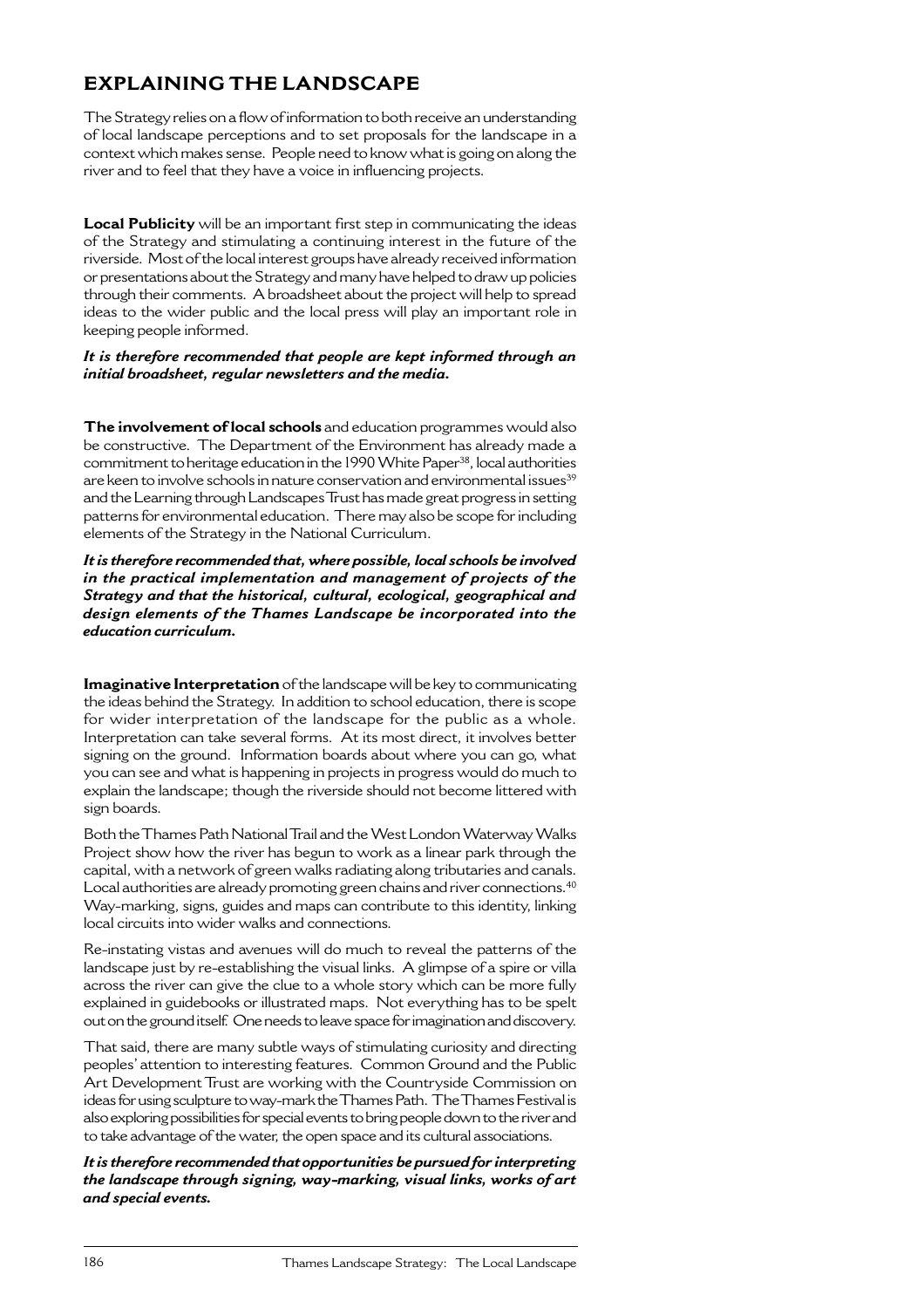**Joint marketing and tourism initiatives** will help to spread information about the river to the wider capital and visitors from outside the area. The promotion of a linear park would benefit tourists as well as local residents. Historically the Thames has been a focus for activity and communication in London. There is probably less activity on the river now than there has been for centuries. While the peaceful beauty and nature conservation value of the Thames must not be destroyed by over-use, there is nevertheless scope for more people to enjoy the river.

Many of the capital's tourist attractions lie side by side along the Thames, but because people usually come by road or rail, they often do not realise how close the places are to each other. Few tourists, for example, appreciate that Syon and Kew are only 60 metres apart on opposite sides of the river, or that Ham House and Marble Hill are connected by a ferry. There is great scope for joint marketing and planning of trips to more than one attraction, linked into better-organised car parking, river and public transport networks.

*It is therefore recommended that a joint marketing and tourism strategy be promoted between the riverside attractions, possibly linked by a mutual ticketing system and pleasure boat service, and co-ordinated with the rail and underground network and car parking.*

### **MECHANISMS FOR IMPLEMENTATION**

The local authorities will be at the heart of the implementation of the Thames Landscape Strategy, both at policy and project levels.

Within the Strategy area, there is a cohesion of character and issues which could be dealt with at a sub-regional level. Richmond and Kingston already have special river forums which involve national agencies, but do not cross borough boundaries. Hounslow is consulting on a Waterside Strategy<sup>41</sup> and its Brentford Initiative is looking at developments along the Thames and Grand Union Canal. The Countryside Commission Stewardship Agreements are involving an increasing number of riverside open spaces and its Thames Path National Trail is furthering riverside access links. The West London Waterway Walks Project, the National Rivers Authority, the Department of Transport and the London Ecology Unit are also all working on studies which cover significant stretches of the river. Yet although there is overlap between these organisations and some co-ordination from LPAC and national agencies, there are still gaps in communication and duplications in initiatives.

LPAC's recent report on *London's Urban Environmental Quality* reported: '*The multiplicity of strategic policy and investment decisions that are constantly being taken by numerous public and private agencies, organisations and companies are generally taken in a strategic policy vacuum as far as London is concerned and without any particular London-wide perspective or dimension. There is no co-ordinating framework or agency for shaping and directing the different strategic policy strands and resources. Land-use planning and design policy are often regarded as merely regulatory and applicable at the Borough level or below. Despite the activities of SERPLAN in the region, and the advisory strategic planning role that LPAC in London has, the 32 London Boroughs and City Corporation are all preparing Unitary Development Plans separately, and without much of a common forward looking vision for London as a whole. While strategic advice from LPAC may be sound, visionary and influential to a greater or lesser extent with the Department of the Environment and the London Boroughs, it is insufficient to influence significantly policy and resource allocation of other Government Departments and agencies. Nor is the Secretary of State for the Environment's existing Strategic Planning Guidance for London.*' 42

Co-ordination is particularly needed where:

- strategic and local views cross borough boundaries and different landownerships;
- the character of either bank is controlled by separate boroughs and yet each bank has a direct effect on the identity of the reach as a whole;
- neighbouring designations differ in name or emphasis;
- development sites cover more than one administration;
- projects or grant aid mechanisms cross borough boundaries along the river.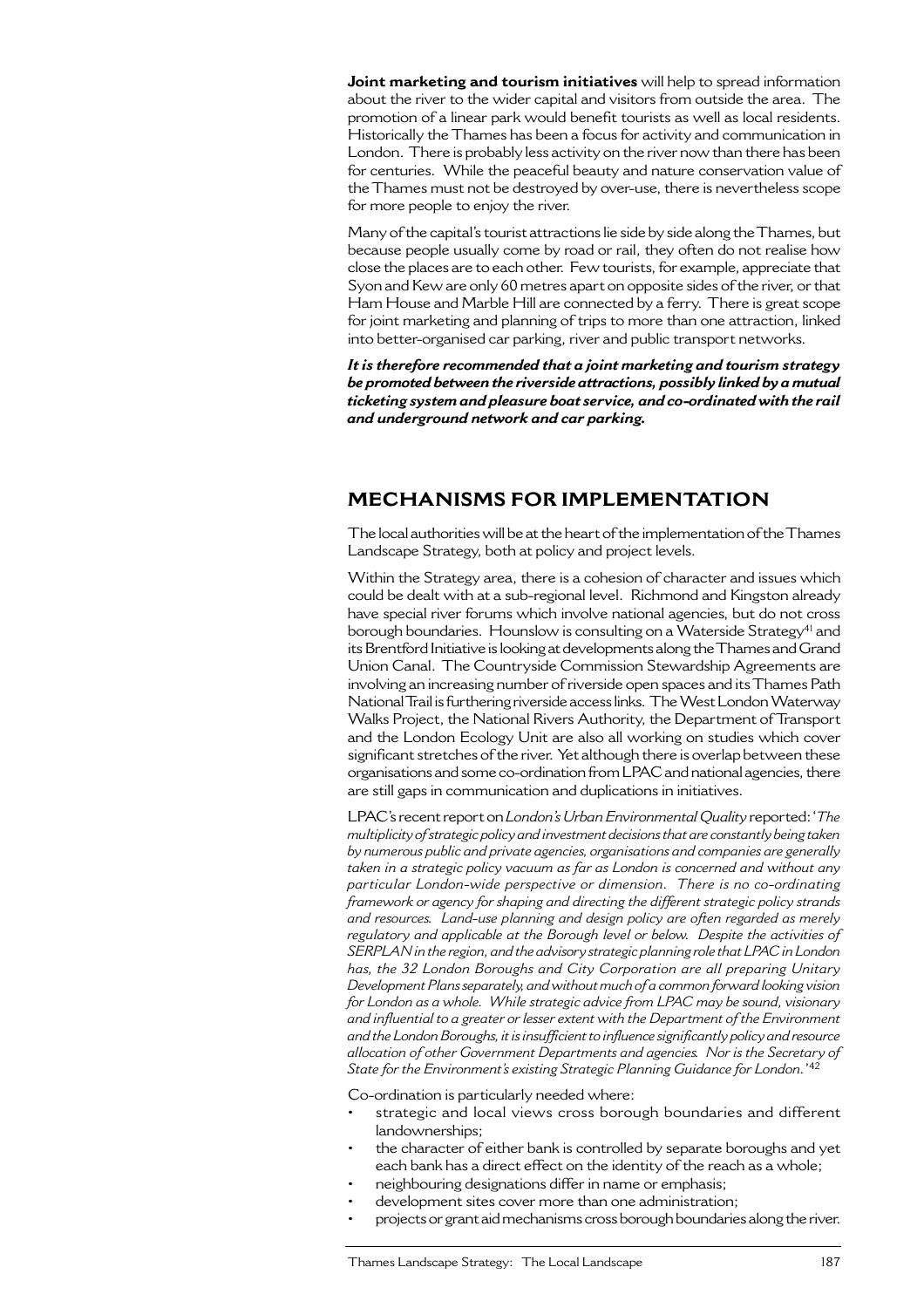Joint working arrangements would be assisted by setting up an Officers' Steering Committee, a Members' Review Group and a Community Advisory Group, served and co-ordinated by a Project Officer.

**An Officers' Steering Committee**, composed of officers from each of the sponsoring authorities, would take responsibility for overseeing the implementation of the Strategy. Each borough would be represented by both a leisure and a planning officer and each agency by a senior regional officer:

| Borough of Elmbridge       | 2             | Countryside Commission    |  |
|----------------------------|---------------|---------------------------|--|
| London Borough of Hounslow | 2             | English Heritage          |  |
| London Borough of Richmond | $\mathcal{L}$ | English Nature            |  |
| Royal Borough of Kingston  |               | National Rivers Authority |  |
|                            |               |                           |  |

The Committee would meet quarterly to guide the Project Officer and to give him/her access to the resources of the sponsors.

**A Members' Review Group** would offer strategic advice on direction and cement political support. The Group would be composed of borough members and officers, one of two representatives from the Community Advisory Group and representatives from the national agencies.

**Advisors** to the Officers' Steering Committee and the Members' Review Group may include representatives with particular expertise for the Strategy, such as Kim Wilkie, the Port of London Authority and the London Ecology Unit.

*It is therefore recommended that a Thames Landscape Officers' Steering Committee and a Members' Review Group, combining the relevant statutory agencies and the four boroughs in the Hampton to Kew stretch, should be convened.*

**A Community Advisory Group**, composed of representatives from of the local interest groups, landowners and business interests, would help to connect the Officers' Steering Committee and Project Officer to the local community. The Group could meet at least annually to raise matters of related interest and issues of concern and to receive a progress report from the Project Officer. The Community Advisory Group would provide one or two representatives to sit on the Members' Review Group.

The process of consultation and communication will be critical to the identification and acceptance of local environmental enhancement initiatives. Even small changes in the familiar local landscape can cause great alarm if the enhancements are not fully understood and discussed in advance. Community consultation will also be the key to contributions by the voluntary sector of manpower, financing, long-term maintenance and protection against vandalism. Since 1988, for example, the River Medway Project countryside management team<sup>43</sup> has managed to organise over 400 events with 8,000 volunteers from 20 different community groups. The meeting of local interest groups, convened in October 1993 to discuss the Thames Landscape Strategy, was well-attended and proved very constructive in helping to formulate the policies and projects set out in this report.

#### *It is therefore recommended that a Community Advisory Group be set up to act as a formal channel of communication with the wider public.*

**A Project Officer** is needed to co-ordinate the implementation of the Strategy, guided by the Officers' Steering Committee and Members' Review Group.

There are a number of Countryside Management Projects which could act as a model. These projects have been jointly run by local authorities and national agencies through the mechanism of a project officer. The project officer's main purpose would be to promote policies and action to achieve the implementation of the Strategy. Responsibilities would include:

• co-ordinating the annual programme of works for the river landscape, based on the projects identified in the Strategy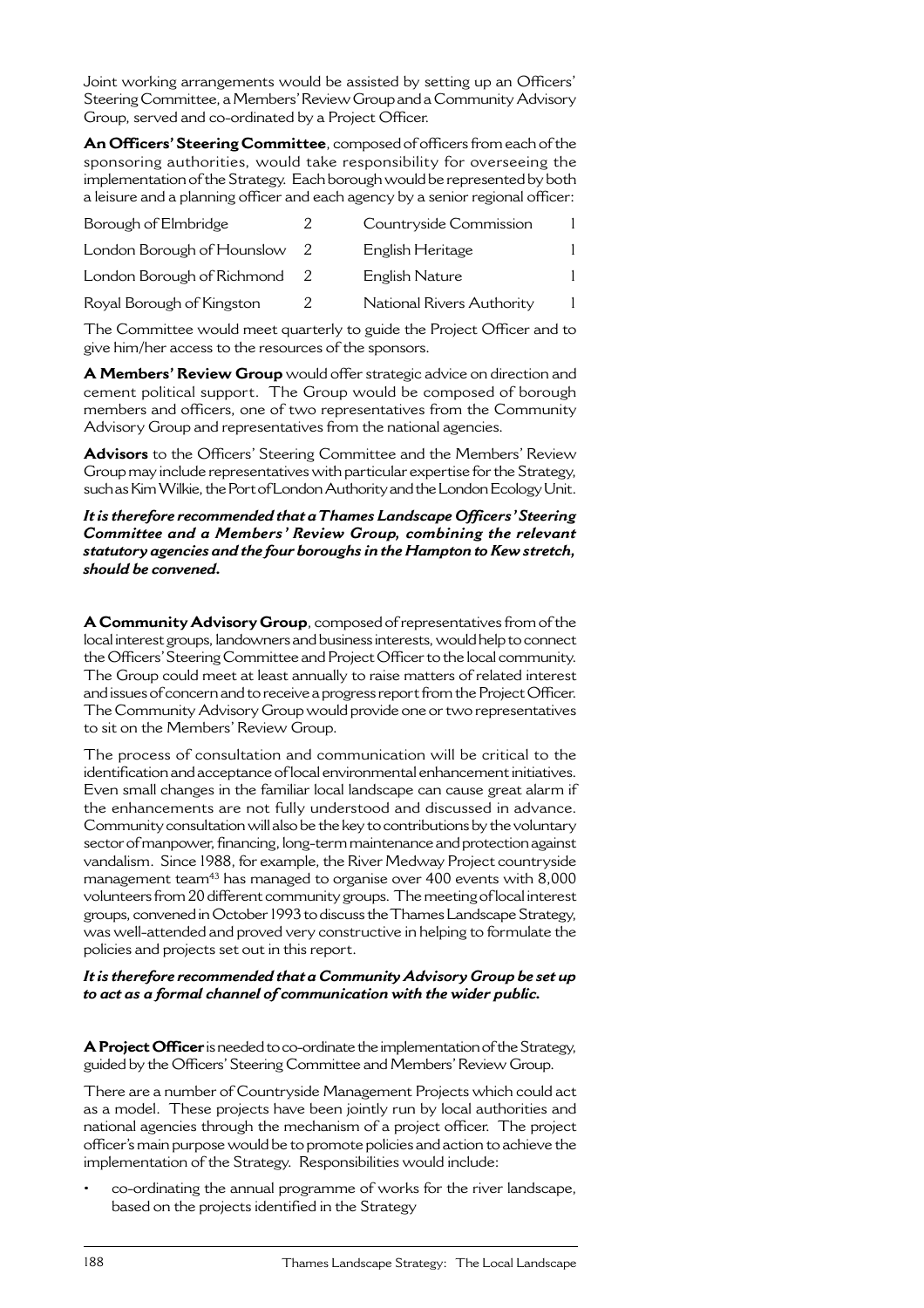- securing sponsorship and funding to assist the implementation of the Strategy
- consulting with the local community and relevant interest groups
- promoting a programme of publicity and information to raise awareness of the Strategy and the river landscape as a whole

The Project Officer needs to be identified with the Thames Landscape Project, rather than any single group or authority, and thus become the link between the local community, the Thames Landscape Officers' Steering Committee and national and regional interests.

*It is therefore recommended that a Project Officer be appointed to coordinate the implementation of the Strategy.*

## **FUNDING THE STRATEGY**

There is often a fear that grand, strategic schemes cost too much money. How will it all be funded? Who will pay for it? But the majority of the proposals set out in this Strategy need not be very expensive. The emphasis has been placed on co-ordinating existing policies and budgets to work towards a common end and to simplifying management practices to be more cost-effective and sympathetic to conservation issues.

**Existing local authority budgets** already cover works along the river and would remain as the core of funding for local environmental management, particularly on borough land, but could be matched or supplemented by grant aid and voluntary and business sector sponsorship.

The Project Officer would also be partly funded by local authorities, though this need not be onerous. The costs could be split between each of the 8 organisations involved and the Countryside Commission, English Heritage and English Nature would jointly grant aid 50 per cent of the costs of the post for the first 3 years, with the likelihood that it would be extended for at least another 3 years. If these costs were estimated at £30,000 a year, the annual contribution from each of the remaining bodies should be in the region of £3,000.

In many cases it will be a question of targeting existing local authority resources to achieve the most effective results and supplementing projects with outside grant aid.

*It is therefore recommended that local authorities consult with the Thames Landscape Officers' Steering Committee on the allocation of resources and priorities for their environmental enhancement and land management programmes.*

**Grant aid** from the following sources might be considered:

- British Tourist Authority grants for initiatives to promote wider use of the area
- Countryside Commission grants for public access initiatives
- Countryside Commission Stewardship Schemes for the sensitive management of historic and riverside open space
- English Heritage grants for listed buildings, their settings and parks and gardens of special historic interest
- English Nature grants for the enhancement of habitats of special nature conservation interest;
- European Community grants for historic and cultural landscapes
- Local Charities and Parish Organisations for schemes of local public benefit (depending on the scope of their charters)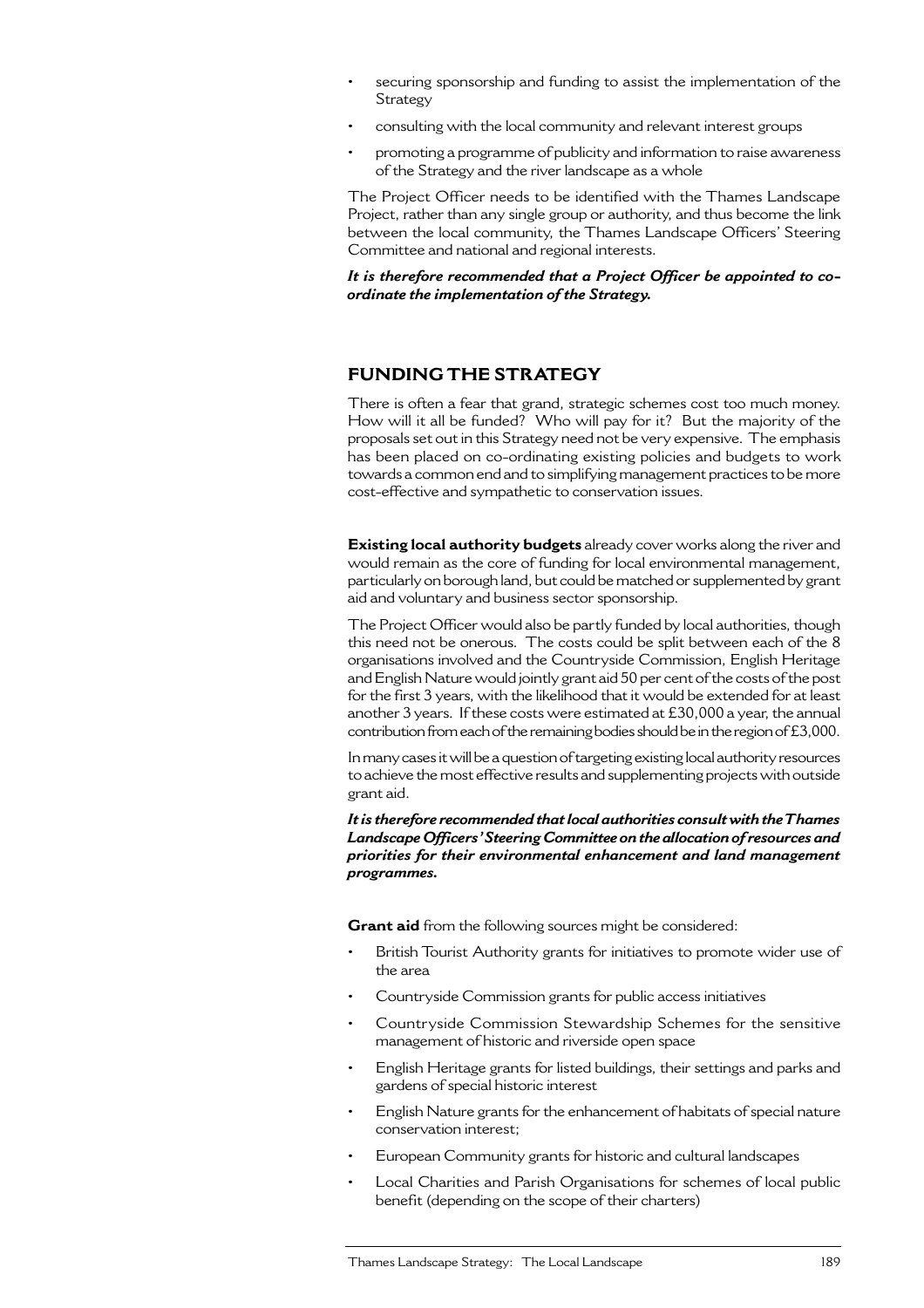- Metropolitan Open Spaces Society grants for public parks
- National Rivers Authority grants for water-related amenity and recreation projects and help in kind/advice for water-related wildlife habitat creation and environmental projects
- Port of London Authority direct action and grants for the improvement of river access and tourism
- Public Art Development Trust grants for riverside art
- Sports Council grants for sports and recreation facilities.

*It is therefore recommended that the Thames Landscape Officers' Steering Committee investigate the full range of opportunities for grant aid and communicate the information to participating local authorities, interest groups and landowners.*

**Sponsorship** from the private sector could also supplement government funds. A number of businesses, industries and commercial centres front the Thames, deriving prestige and direct economic benefit from their position. The quality of the landscape affects property values and the attractiveness of the location for customers and employees alike. Direct sponsorship or support from the local chamber of commerce for specific local projects is available.

*It is therefore recommended that the Thames Landscape Officers' Steering Committee pursue discussions with local businesses and the chambers of commerce about sponsoring specific projects.*

**The voluntary sector** also offers possibilities. In addition to the large number of active local interest groups, private individuals are keen to contribute their time and money to the local environment and central government funding can be raised to match local contributions. Local '*indignation*' groups along this part of the river have a tradition of protecting the environment. The 1902 Act to preserve the view from Richmond Hill was one of the more notable successes of such groups.

Furthermore organisations such as the British Trust for Conservation Volunteers and the Richmond and Twickenham Friends of the Earth already provide valuable support to Richmond and arrangements for additional help could be made with local schools and the Probation Service. These initiatives should be pursued and co-ordinated by the Project Officer.

*It is therefore recommended that the Thames Landscape Officers' Steering Committee take full advantage of the voluntary sector in organising and implementing its work.*

**Fund raising and holding** from outside contributors will need to be addressed by the Officers' Steering Committee and Project Officer. Funds could be held by one of the public bodies sitting on the Officers' Steering Committee, or by an existing related trust, or even by a new trust. There may well be local individuals who are keen to raise and contribute funds and become involved in the organisation of the Strategy.

*It is therefore recommended that the Thames Landscape Officers' Steering Committee explore arrangements for fund raising and holding which best suits its needs and situation.*